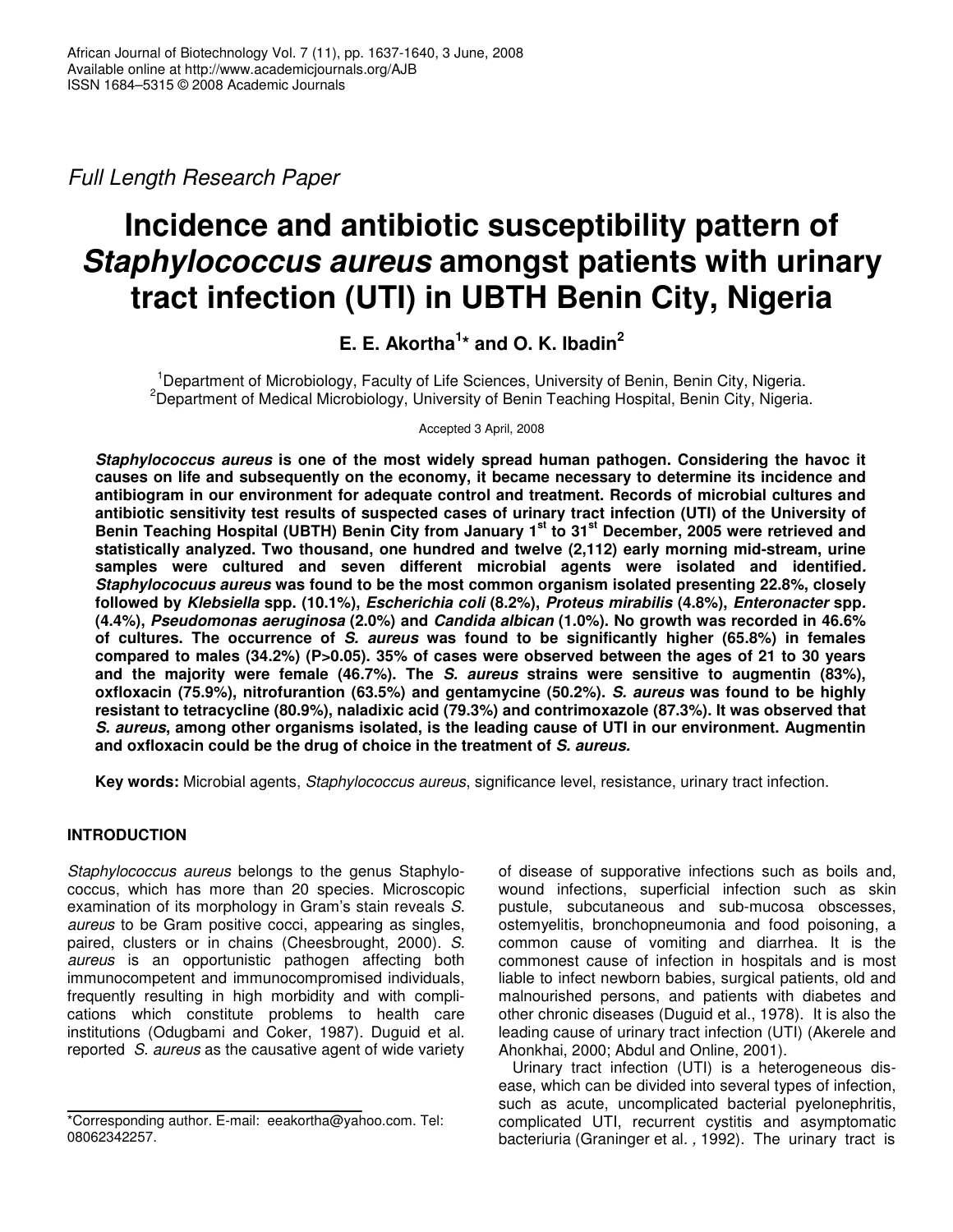| Age (years) | C. albicans | E. coli   | Klebsiella spp. | P. mirabilis | P. vulgaris | S. aureus  | P. aeruginosa | No Growth I |
|-------------|-------------|-----------|-----------------|--------------|-------------|------------|---------------|-------------|
| $0 - 10$    | 4(19.0)     | 28(16.1)  | 48 (22.5)       | 28(27.7)     | 22(23.6)    | 90(18.7)   | 16 (37.2)     | 200(20.3)   |
| 11-20       | 2(9.5)      | 14 (8.04) | 10(4.7)         | 12(11.9)     | 10(10.7)    | 62(10.7)   | 2(4.7)        | 136 (30.8)  |
| $21 - 30$   | 9(42.8)     | 50(28.7)  | 70 (32.9)       | 18 (17.8)    | 31(33.3)    | 160 (33.3) | 14 (32.6)     | 330 (33.5)  |
| $31 - 40$   | 1 (4.8)     | 32(18.4)  | 45(21.1)        | 16 (15.8)    | 16 (17.2)   | 100 (20.7) | 3(6.9)        | 116 (11.8)  |
| 41-50       | 0(0)        | 14 (8.04) | 6(2.2)          | 14 (13.9)    | 7(7.5)      | 22(4.6)    | 4(9.3)        | 100(10.2)   |
| > 50        | 5(23.8)     | 36 (20.7) | 43 (20.7)       | 13 (12.9)    | 7. (7.5)    | 48 (9.9)   | 4(9.3)        | 103 (10.4)  |
| Total       | 21(0.99)    | 174 (8.2) | 213(10.1)       | 101 (4.8)    | 93(4.4)     | 482 (22.8) | 43 (2.0)      | 911(42.9)   |

**Table 1.** Distribution of isolates from urine samples of patients with suspected cases of urinary tract infection UTI (%).

generally a hostile environment for bacteria and except for the distal urethra it is usually sterile. Infection results when the bacteria virulence factor overcomes the numerous host defence mechanism (Graninger et al*.,* 1992).

Treatment of infections caused by *S. aureus* can be one of the gratifying experiences in clinical practice. Survey of resistant patterns of microbes to drugs has shown a rise in the incidence of microbial resistance to most prescribed antibiotics. Therefore this study is aimed at determining the incidence of *S. aureus* in UTI cases and also to document the antibiotic sensitivity pattern in our environment, with the view to suggesting the most appropriate empirical antibiotics that could be of use.

#### **MATERIAL AND METHODS**

Laboratory records of all the requests for microbial culture and antibiotic sensitivity test of urine samples of patient with suspected cases of urinary tract infection UTI at the University of Benin Teaching Hospital from January 1<sup>st</sup> to December 31st 2005 were retrieved and statistical analysis was carried out on the data using chi-square test and 0.05% confidence limit. All the samples cultured were early morning mid stream urine and catheterized urine (CU) collected in sterile containers and subjected to routine processing. Criteria for isolation and identification of the organisms were carried out according to the method described by Lannette et al*.* (1980). Susceptibility test were performed by Stoke's disc diffusion technique (Stoke and Rigway, 1980); the sensitivity pattern was scored simply as either sensitive or resistant.

# **RESULT**

Out of the 2,122 urine samples cultured, seven different microbial agents were isolated and identified in culture with *S. aureus* being the most prevalent organism (22.8%), closely followed by Klebsiella spp*.* (10%)). *Escherichia coli* (8.2%), *Proteus mirabilis* (4.8%) *Proteus vulgaris (Candida albicans* (1.0%) and *Pseudomonas aeurginosa* (2.0%) while (42.9%) showed no bacterial or fungal growth (Table 1). Table 2 depicts the relationship between sex and age of patients with *S*. *aureus* infection. Out of 482 isolates of *S. aureus* from the total sample, the female presented 65.8% while the males account for 34.2%. The highest number of *S. aureus* 33.2% was found in the age group of 21 to 30 years. The females

within that age group had 46.7% *S. aureus* infection, while the lowest is from the age group of 41 to 50 years.

Table 3 shows the antibiogram result of the *S. aureus* isolates. Among the eight different antibiotic discs used, *S. aureus* was found to be most sensitive to augmentin (83%) closely followed by oxfloxacin (79.9%), and these are apparently suitable for the treatment of *S. aureus* induced UTI.

# **DISCUSSION**

It has been documented that *S. aureus* is one of the most widely spread human pathogens. This could be as a result of its minimal growth requirements, ability to survive long in most unfavourable environments and to find a susceptible host. The high incidence (22.8%) of *S. aureus* recorded in this study (Table 1) could be due to the virulent nature of the organism, which gives it the ability to overcome body defence mechanisms and resistance to antibiotics. The results from this study seem to support the statement made independently by Sule Odu (1991) and Akerele and Ahonkhai (2000) that *S. aureus* is the most frequent organism isolated from cultures. It also agrees with the results of a similar work previously carried out by Ahmed and Kudi (2003), where as high as 37.8% incidence of *S. aureus* among other organisms was recorded in cases of otitis media in Gombe.

Similarly, *S. aureus* was incriminated as the highest organism (34.4%) that was isolated from endocervical swab in Gombe as reported by Audu and Kudi (2004). The findings in this study suggest that *S. aureus* is the leading entiologic agent in urinary tract infection in our environment. It constituted as high as 65.8% of cases in women suspected of UTI compared to men (34.2%) (Table 2). This agrees with Abdul and Online (2001) who reported that UTI is common among women in Ilorin and *S. aureus* among other organism was found to be the most frequent isolate. Urinary tract is suppose to be sterile but the fact that this study shows high incidence of *S. aureus* in women than men could be due to the proximity between the genital tracts and the urethra/anus, which perhaps facilitate autotransmission as earlier suggested by Audu and Kudi (2004).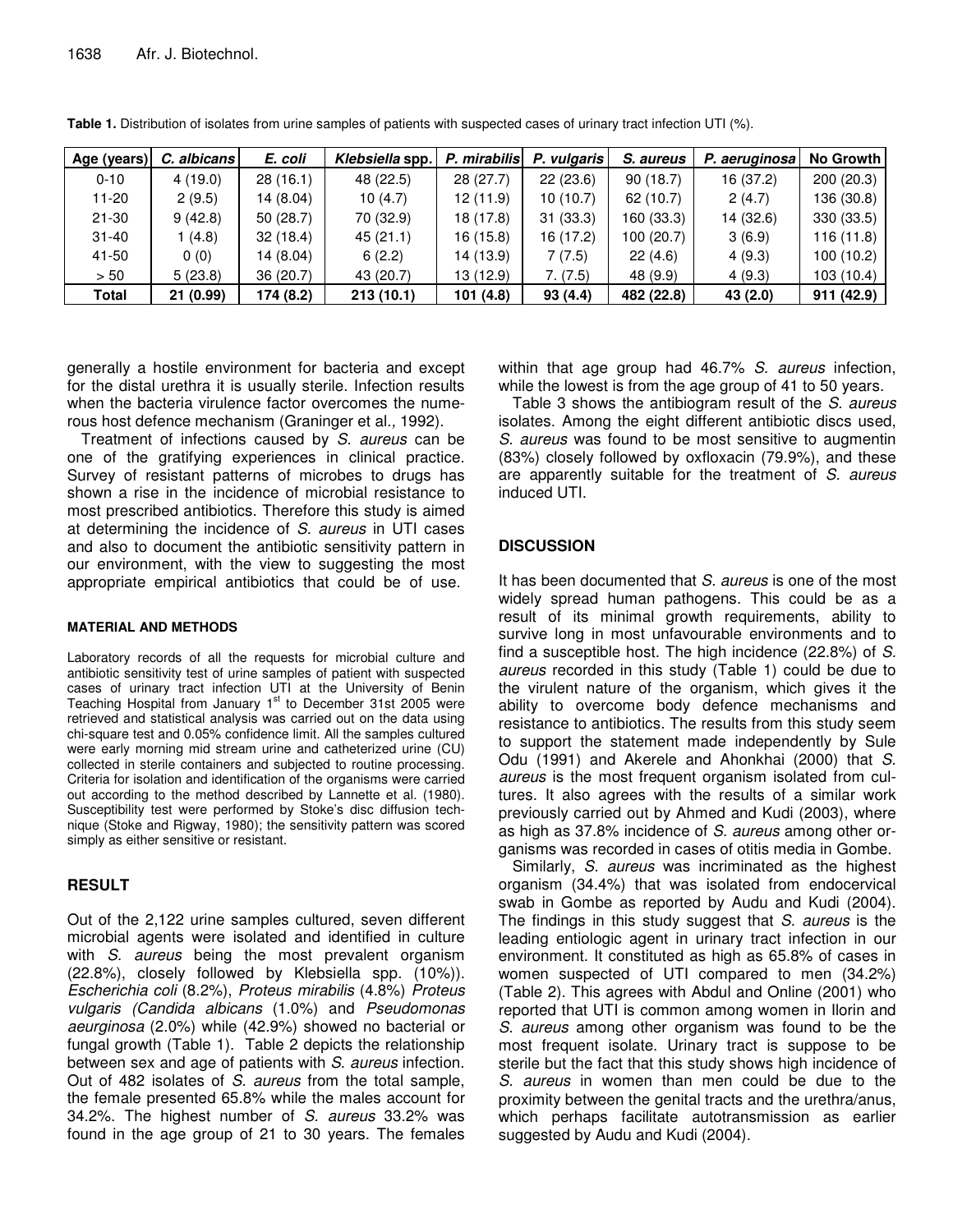**Table 2.** Age and sex distribution of *S. aureus* isolated from urine samples of patients with suspected cases of urinary tract infection UTI (%).

| Age (years) | Male $(\%)$ | Female (%) | Total (%)  |
|-------------|-------------|------------|------------|
| $0 - 10$    | 48 (29.1)   | 40 (12.6)  | 80 (16.6)  |
| $11 - 20$   | 26 (15.8)   | 42 (13.2)  | 63 (13.1)  |
| $21 - 30$   | 39 (23.6)   | 148 (46.7) | 190 (35.3) |
| $31 - 40$   | 34 (20.6)   | 60 (18.9)  | 94 (19.5)  |
| $41 - 50$   | 15(9.1)     | 10(3.2)    | 25(5.2)    |
| > 50        | 37 (22.4)   | 17(5.4)    | 50 (10.4)  |
| Total       | 165 (34.2)  | 317 (65.8) | 482 (82.8) |

In contrast to a similar study on children hospitalized for non-infective urinary tract diseases however, Olowu and Oyetungi (2003) reported *Klebsiella* spp*.* as the most frequent organism isolated, closely followed by *S. aureus* presenting 31.5%. Okonofua (1995) also reported *E. coli* as the most frequent organism isolated in urine samples suspected of UTI in Ile-Ife..

In general, as high as 35% incidence of *S. aureus* was observed among the ages of 21 to 30 years (Tables 1 and 2). And women in the same age group accounted for 46.7%, (Table 2). It can be speculates that this is the sexually active and also the child-bearing age group. The study therefore supports the report of Krieger (1986) that there is high rate of bacterial infection among sexually active women of childbearing age.

The sensitivity pattern of *S. aureus* in this study is 83.0 79.9, 63.5, 58.9 and 50.2% to augmentin, ofloxacine, nitrofurantion amoxicillin and gentamycin, respectively, while *S. aureus* isolates are 87.3, 80.9 and 79.3% resistant to co-trimoxazole, tetracycline and naladixic acid, respectively. Sensitivity patterns of *S. aureus* to antibiotics recorded by other workers shows similarity except in few cases. In the study carried out by Egah et al. (1999) on antimicrobial susceptibility pattern of *S. aureus* in Jos, 87.5 and 67.5% were reported as sensitive to cefuroxine, erythromycin and augmentin, respectively, while resistance was recorded against tetracycline and ampicillin. Also Olowu and Oyetunyi (2003) showed *S. aureus* as being 60% sensitive to gentamycin and resistant to naladixic acid co-trimoxazole. Ahmed and kudi (2003) in one of their works on chronic suppurative otitis media in Gombe documented *S. aureus* as 89 and 61% sensitive to gentamycin and cephaloxin, respectively, and resistance to co-trimoxazole and penicillin.

Shittu and Mandara (1999) in slight contrast to this study, reported *S. aureus* as 100% sensitive to genta-mycin and cephalosporin, and resistant to augmentin and nitrofurantoin. These differences in sensitivity pattern of *S. aureus* could be attributed to environmental factors such as the misuse and abuse of antibiotics among the general population, which has favoured the emergence of resistance strains just as it could be the case in other organisms in any particular region or community.

| <b>Antibiotics</b> | No sensitivity (%) | No. Resistance<br>(%) |
|--------------------|--------------------|-----------------------|
| Augnmentin         | 400 (83.0)         | 82 (17.0)             |
| Oxfloxacin         | 366 (75.9)         | 116(24.1)             |
| Nitrofurantoin     | 306 (63.5)         | 176 (36.5)            |
| Tetracycline       | 92(19.1)           | 309 (80.9)            |
| Co-trimoxazole     | 61(12.7)           | 421 (87.3)            |
| Amoxycillin        | 284 (58.9)         | 198 (41.1)            |

Naladixic acid | 100 (20.7) | 382 (79.3) gentamycine 242 (50.2) 240 (49.8)

**Table 3.** Antibiogram of *S. aureus* isolated from urine samples of patients with suspected cases of urinary tract infection UTI (%).

 $N = 482.$ 

This study observed that *S. aureus* is the commonest etiologic agent of UTI in Benin City, Nigeria. The drug of choice that could be considered in the treatment of UTI are augmentin, ofloxacin, nitrofurantoin and gentamycin. *S. aureus* was found to be highly resistant to cotrimoxazole and nalidixic acid. There is need for a national antibiotic policy and also a surveillance scheme.

#### **REFERENCES**

- Abdul F, Online AB (2001). Bacterial isolate from the urine of woman in Ilorin and their Antibiotic susceptibility patterns J. Obst. Gynae. 18: 16.
- Ahmed BM, Kudi AA (2003). Chronic supperative otitis media in Gombe, Nigeria. J. Surgic, Res. 5: 3-4.
- Akerele J, Ahonkhai IA (2000). Urinary pathogen and antibacterial susceptibility. A retrospective study of private diagnostic laboratory in Benin City Nigeria. J. Med. Lab. Sci. 9: 47-48.
- Audu BM, Kudi AA (2004). Microbial isolate and antibiogram from endocervical swabs of patients with pelvic inflammatory diseases. J. Obst. Gyne 24(161): 161-164.
- Cheesbrought M (2000). Bacterial Pathogens: In district laboratory practice in tropical countries, part 2. Cambridge University Press, the Edinuburgh building Cambridge CB22RU, United Kingdom, pp. 157- 158.
- Duguid JP, Marmion BP, Swain RHA (1978). *Staphylococcus*: in Mackie and McCartney Medical Microbiology 13<sup>th</sup> Ed. Longman group Ltd. U.K., pp. 236-244.
- Egah DZ, Bello CS, Betal S (1999). Antimicrobial susceptibility pattern of *Staph. aurues* in Jos Nigeria. J. Med. 8(2): 58-60.
- Graninger AS, Fleishmann D, Schneeweiss B, Aram L, Stockenhuber F (1992). Rapid screening for bacteriuria of pregnancy infection. J. Bacteriol 20: 9-11.
- Krieger JN (1986). Complications among treatment U.T.I during pregnancy. J. Urol. Clin. N. Am, 13(4): 685-693.
- Lannette HH, Balows A, Hausler WJ (1980). Manual of clinical microbiology. American society of Microbiology, Washington, pp. 339-416.
- Odugbami TO, Coker AO (1987). Prevalence of hospital acquired Infection: cure and control. J. Infect. Dis. 4(6): 15.
- Okonofua FE (1995). The use of antibiotics in obstetric and gynae. Trop. J. Obst. Gynae. 12: 42-45.
- Olowu WA, Oyetunji TG (2003). Nososcomial significant bacteriemia: prevalence and patterns of bacterial pathogens among children hospitalized for non-infecturing urinary tract disease. W. Afr. J. Med. 22(1): 72-74.
- Shittu SO, Mandere MU (1999). Asymotomatic bacteriuria in antenatal patients in A.U.TH Zaria, Trop. J. Obst. Gynea. 16(1): 41.